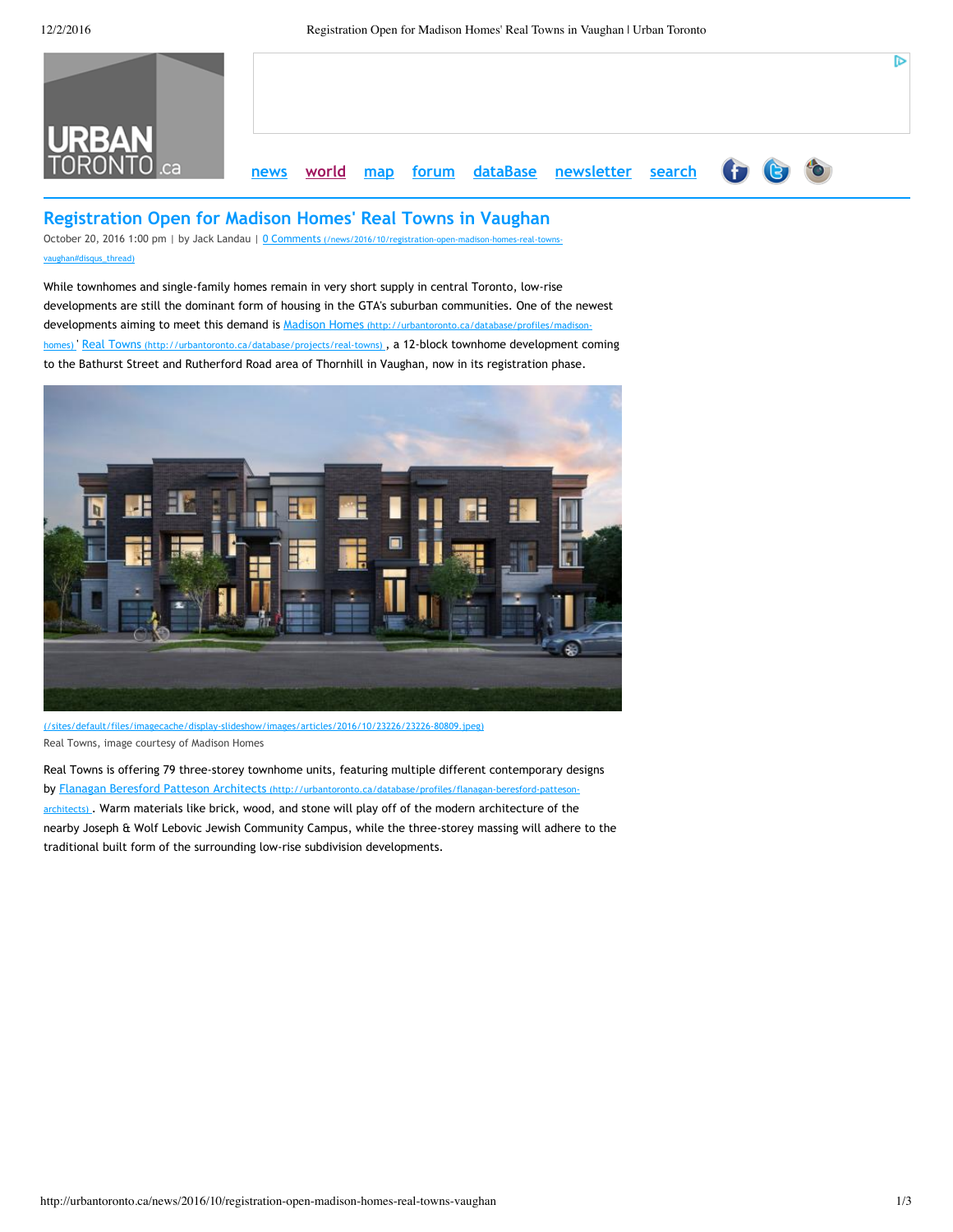12/2/2016 Registration Open for Madison Homes' Real Towns in Vaughan | Urban Toronto



[\(/sites/default/files/imagecache/display‐slideshow/images/articles/2016/10/23226/23226‐80810.jpeg\)](http://urbantoronto.ca/sites/default/files/imagecache/display-slideshow/images/articles/2016/10/23226/23226-80810.jpeg) Real Towns, image courtesy of Madison Homes

Ranging in size from a roomy 2,168 ft<sup>2</sup> to even more spacious 2,730 ft<sup>2</sup> layouts, and priced from the \$900,000s, Real Towns' 79 homes are offered with either three or four‐bedrooms, and include private backyards and ceiling heights up to 10 feet. With registration for the project now underway, more information about the development is expected to be revealed as marketing material for Real Towns continues to roll out.



[\(/sites/default/files/imagecache/display‐slideshow/images/articles/2016/10/23226/23226‐80811.jpeg\)](http://urbantoronto.ca/sites/default/files/imagecache/display-slideshow/images/articles/2016/10/23226/23226-80811.jpeg) Real Towns, image courtesy of Madison Homes

In the meantime, you can review facts and renderings in the project's dataBase file, linked below. Want to get involved in the discussion? Check out the associated Forum threads, or leave a comment using the field provided at the bottom of this page.

|       |          | (https://www.addtoany.com/share#url=http%3A%2F%2Furbantoronto.ca%2Fnews%2F2016%2F10%2Fregistration-open-madison-      |
|-------|----------|-----------------------------------------------------------------------------------------------------------------------|
|       |          | homes-real-towns-vaughan&title=Registration%20Open%20for%20Madison%20Homes%26%23039%3B%20Real%20Towns%20in%20Vaughan) |
| Tweet | Share 90 | TAGS: real towns (/news/tags/real-towns)                                                                              |
|       |          | Flanagan Beresford Patteson Architects (/database/profiles/flanagan-beresford-                                        |
|       |          | patteson-architects), International Home Marketing                                                                    |
|       |          | (/database/profiles/international-home-marketing), Madison Homes                                                      |
|       |          | (/database/profiles/madison-homes), Ryan Design (/database/profiles/ryan-design)                                      |
|       |          |                                                                                                                       |
|       |          | . Dese musical                                                                                                        |

>>> go to dataBase project

[\(/database/projec](http://urbantoronto.ca/database/projects/real-towns)ts/real-towns)